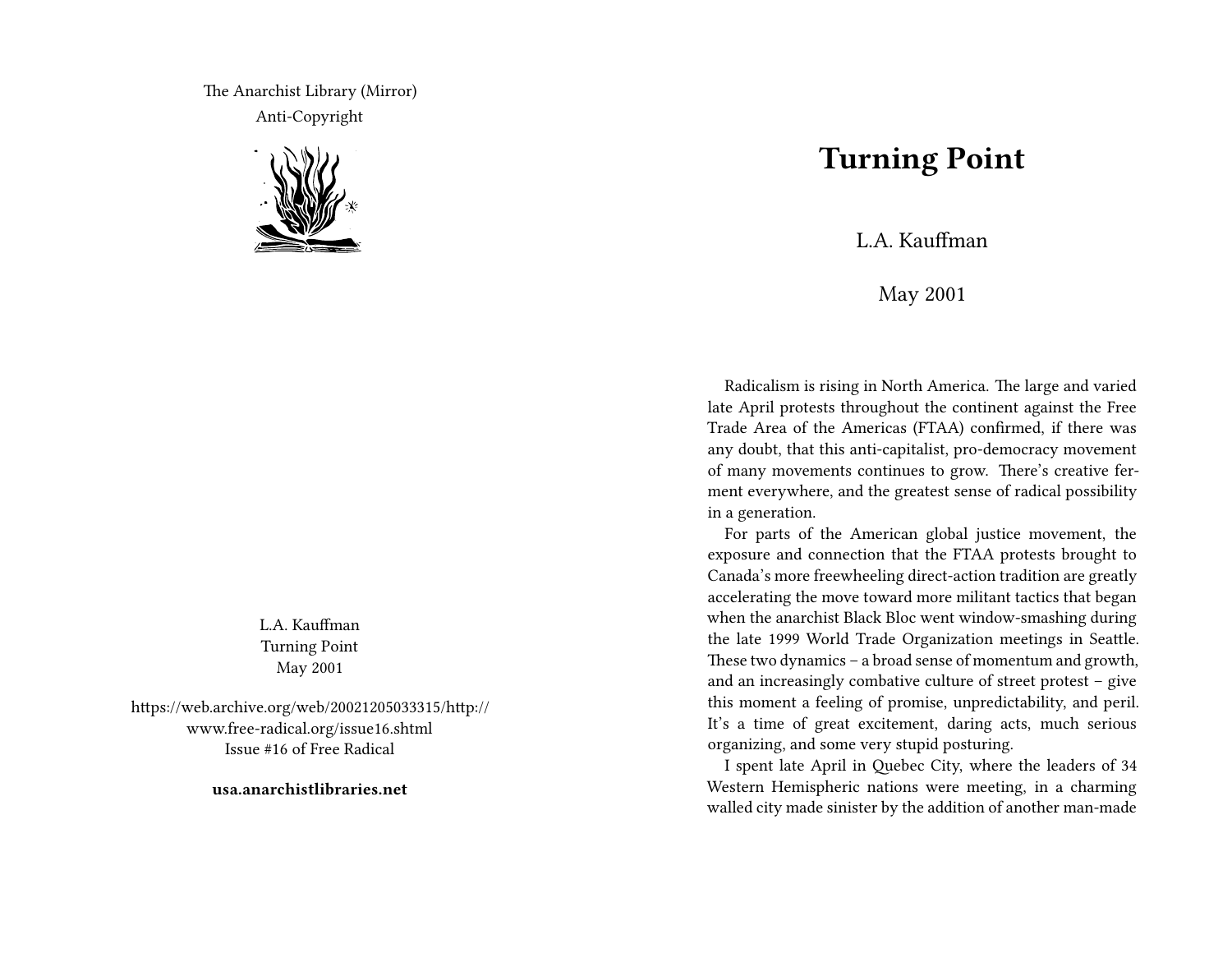wall, guarded by phalanxes of faceless police in riot gear. There an estimated 50,000 demonstrators were barraged with nearly 5000 canisters of tear gas, in two days of stunning street confrontations that greatly eclipsed Seattle in intensity.

Simultaneously, thousands of protesters in dozens of places – from the Tijuana-San Diego border to El Paso to Kansas City – were answering the call to "localize the movement for global justice" by holding rallies, marches, and direct actions that made connections between pressing issues in their communities and the sweeping trade pact being negotiated in Quebec City. These were also a response to widespread critiques of "summit-hopping," the post-Seattle activist trend of jumping from one mega-mobilization to the next.

In both its lead-up and its realization, Quebec City felt like a turning point. Two of the main groups calling for the protest, the Anti-Capitalist Convergence and the sardonically named Welcoming Committee for the Summit of the Americas – familiarly known by their French acronyms, CLAC and CASA – announced from the start that they would organize on the basis of "respect for a diversity of tactics." Specifically, they committed not to renounce "violence" (always a slippery term) or to denounce any demonstrators' methods of dissent.

For Canada, this stance wasn't out of line with past radical direct actions, although CLAC and CASA's position did stir up a lot of controversy in the weeks and months before the Summit. For Americans, though, this kind of tactical carte blanche has been virtually unheard of at large-scale protests since the street-fighting days of the late 1960s. Beginning with the antinuclear movement of the mid-1970s, it's been standard procedure at most mass actions in the United States to have nonviolence codes, explicit agreements about the limits of acceptable behavior that all participants are asked to respect. They have varied in intensity and scope. Some codes have been incredibly sweeping, prohibiting even angry speech, while others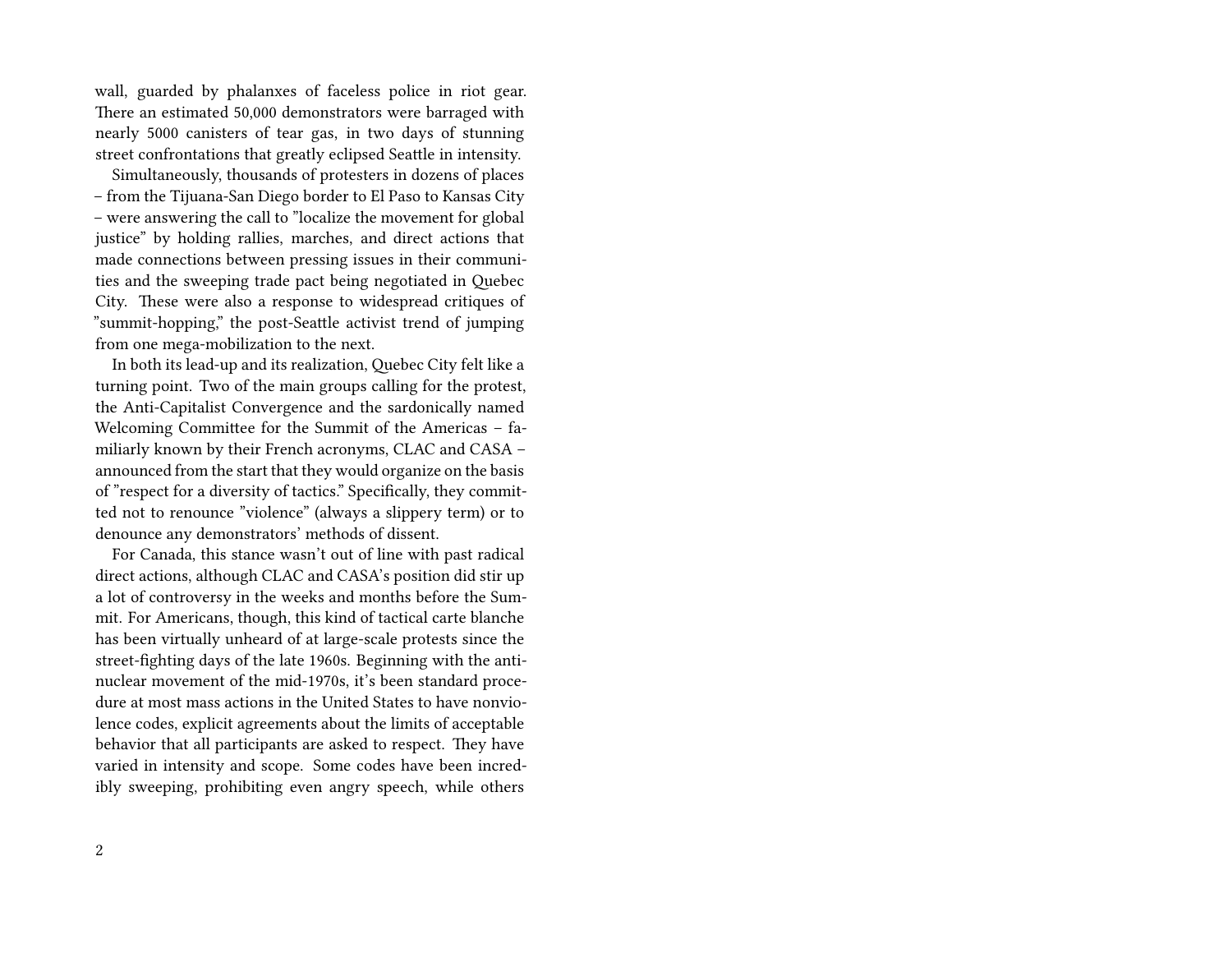Bank in early October. It reads, in part, "We will not be content with reforming, or even abolishing the IMF/World Bank. We will not rest until every last bank has been burned, till the last memory of banks has been erased from our world."

I find this hyperbole more humorous than menacing. But it brings me back to the debate about summit-hopping, and why it's a problem for the movement. New York-based activist Lesley Wood says, rightly I think, that major mobilizations and local organizing don't have to be seen as antithetical to one another, assuming people are involved in both: Big actions like Seattle or Quebec City inspire and energize people in ways that can directly or indirectly benefit community-based campaigns when they return to their home towns.

Radicals whose activism largely consists of mobilizing for one big action after another, however, tend to develop very different politics from those who are deeply enmeshed in local organizing. There's a kind of rigor to nuts-and-bolts campaigning with concrete, immediate stakes – say, fighting to stop a power plant from being built in a low-income neighborhood with epidemic asthma rates – that privileges strategy over gestures. Without that grounding, it's all too easy to make the great militant error of elevating tactics to principles, rather than seeing them as tools, and to engage in confrontation for its own sake.

But even as I worry about a creeping recklessness that's likelier to fuck people up than fuck shit up, it's clear that the audacity of the Black Bloc is an electric charge – and it's getting people juiced. CLAC has a slogan: "It didn't start in Seattle, and it won't end in Quebec City." Look for things to intensify.

have been more limited, mainly proscribing physical violence against people (including police).

One of the hallmarks of the direct-action anti-globalization movement in the United States has been its growing unease with these traditional rules. It's not that there's been a mass embrace of street combat or property destruction among American radicals, although interest in those tactics is clearly growing among a small but highly visible group. Instead, there seems to be a broadening consensus against denouncing people who do those things, a reluctance to draw lines between "good" and "bad" protesters, and a recognition that the overwhelming majority of the violence to date has come from the police.

In Quebec City, outrage at the hated wall and the vicious tear gassing quickly overwhelmed much lingering ambivalence about the "diversity of tactics" approach. When armed thugs are barraging you with chemical weapons simply because you've gathered to oppose the secret negotiations of a tiny elite, it's hard to get real worked up about whether folks should be throwing rocks at them or not. Don't get me wrong: I strongly disagree with some things that Black Blocers did in Quebec, particularly the use of Molotov cocktails. But out there in the streets, under attack, the atmosphere was one of almost total unity.

From moment to moment, you felt you were in the midst of a fireworks display, a sporting event, or a war zone. A low thwomping sound announced the discharge of each gas canister, and you looked up at the sky to trace its arcing path and gauge how close to you it would land. There's a delay then before the noxious chemicals are actually released, and in those crucial seconds, the crowd would wait to see if someone – usually a Black Blocer wearing thick gloves – would pick up the superheated thing and hurl it back at the cops. Often, someone would, and a huge cheer would go up as you saw the trail of gas head toward the police line. Or, if not, a thick toxic cloud